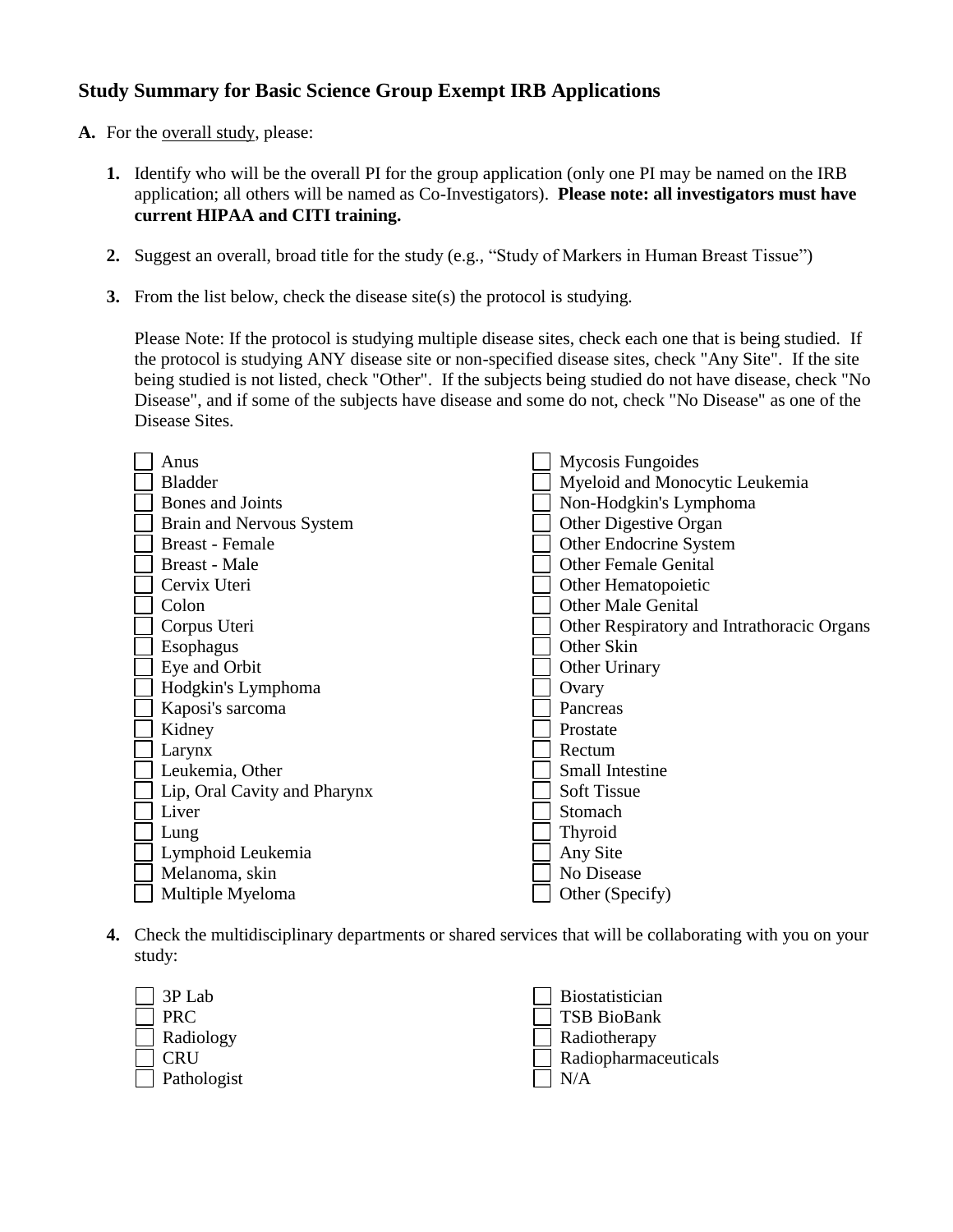- **B.** For each project within the overall study, please answer the following questions for details to be included in the IRB application and PRMC required protocol. Be expansive / general enough, particularly with explanation / rationale and with requests for materials, such that you will cover potential future experimental goals without having to submit amendments. Be brief in project purpose, aims, background and description.
	- **1.** Provide the name of the project PI and a project title.
	- **2.** Provide names of other key personnel to be listed on the study team. (Note: All study team members need to complete HIPAA and CITI Human Subjects training)
	- **3.** What is the overall purpose of this project? (Emphasize cancer-relatedness, and general goal e.g. to provide a biomarker, or a mechanistic insight, into primary disease)
	- **4.** What are the specific aims of this project or study? (Scope of a grant)
	- **5.** Background: what prior information or knowledge exists to support the conduct of this research? (Include a few references)
	- **6.** Briefly describe the procedures and interventions that will be performed for this research. (This piece will include details of the samples and clinical data set you wish to obtain, and any specific patient set(s) your research needs)
	- **7.** What are the prospective benefits of the proposed research?
	- **8.** Will there be funding to support the research? Please provide fund account numbers. (This is just to answer questions on the IRB application and PRMC protocol number request form.)
	- **9.** Is there any Conflict of Interest, as defined in Attachment 1 below? If yes, please describe.
	- **10.** Is there any association with the VA Hospital, as defined below?
		- There are key personnel engaged in human subjects research for this project or study under their Madison VA (Wm. S. Middleton VA Hospital) appointment.
		- The study or project enrolls, uses specimens obtained from, or involves the use of medical records of Madison VA (Wm. S. Middleton VA Hospital) patients.

The study or project uses Madison VA (Wm. S. Middleton VA Hospital) facilities (i.e., space that is not rented by the University).

 $\Box$  The project or study is supported by VA funds.

- **11.** Where will the research be performed?
- **12.** Please indicate which of the following categories of exemption your project falls under:

#### **Category 1: Research in educational settings.**

Research conducted in established or commonly accepted educational practices, such as (i) research on regular and special education instructional strategies, or (ii) research on the effectiveness of or the comparison among instructional techniques, curricula, or classroom management methods.

**Category 2: Research involving the use of educational tests, surveys, interviews.** 

Research involving the use of educational tests (cognitive, diagnostic, aptitude, achievement), survey procedures, interview procedures, or observation of public behavior, unless: (i) information obtained is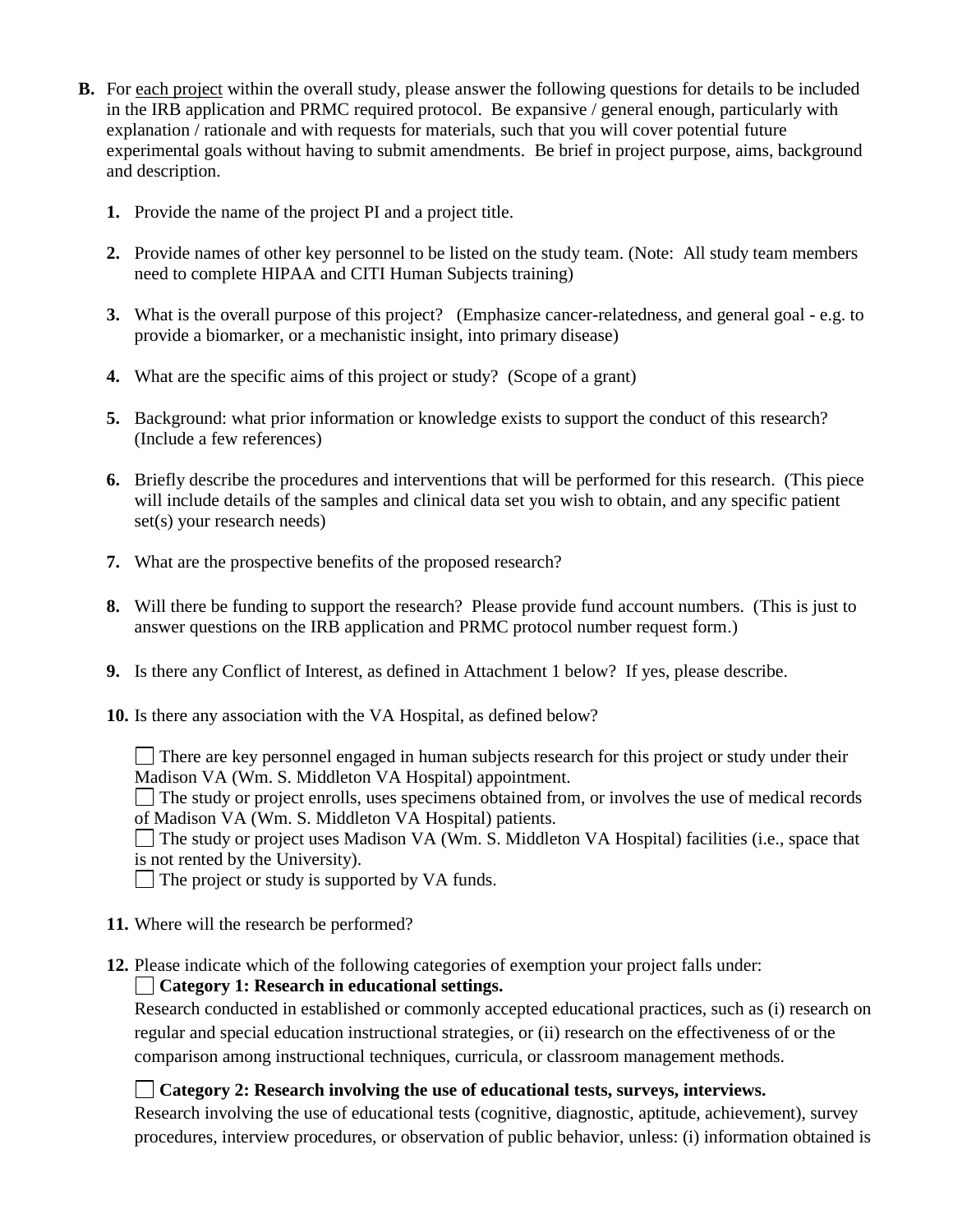recorded in such a manner that human subjects can be identified, directly or through identifiers linked to the subjects; and (ii) any disclosure of the human subjects' responses outside the research could reasonably place the subjects at risk of criminal or civil liability or be damaging to the subjects' financial standing, employability, or reputation.

# **Category 3: Research involving the use of educational tests, surveys, interviews with public officials, or required by federal statute.**

Research involving the use of educational tests (cognitive, diagnostic, aptitude, achievement), survey procedures, interview procedures, or observation of public behavior that is not exempt under category 2 above, if: (i) the human subjects are elected or appointed public officials or candidates for public office; or (ii) federal statute(s) require(s) without exception that the confidentiality of the personally identifiable information will be maintained throughout the research and thereafter.

# **Category 4: Research involving existing data or specimens.**

Research involving the collection or study of existing data, documents, records, pathological specimens, or diagnostic specimens, if these sources are publicly available or if the information is recorded by the investigator in such a manner that subjects cannot be identified, directly or through identifiers linked to the subjects.

### **Category 5: Demonstration projects.**

Research and demonstration projects which are conducted by or subject to the approval of department or agency heads, and which are designed to study, evaluate, or otherwise examine: (i) Public benefit or service programs; (ii) procedures for obtaining benefits or services under those programs; (iii) possible changes in or alternatives to those programs or procedures; or (iv) possible changes in methods or levels of payment for benefits or services under those programs.

### **Category 6: Taste and food quality evaluation and consumer acceptance studies.**

(i) If wholesome foods without additives are consumed or (ii) if a food is consumed that contains a food ingredient at or below the level and for a use found to be safe, or agricultural chemical or environmental contaminant at or below the level found to be safe, by the Food and Drug Administration or approved by the Environmental Protection Agency or the Food Safety and Inspection Service of the U.S. Department of Agriculture.

### **Not Research. (e.g., quality improvement/quality assurance, program evaluation)**

IRB oversight of the project is not required because it does not meet the definition of research in 45 CFR 46.102(d) which defines 'research' as "a systematic investigation, including research development, testing and evaluation, designed to develop or contribute to generalizable knowledge." Examples of projects that may not be research include quality improvement programs or required program evaluations that will not be published or disseminated formally.

### **Not Human Subjects.**

IRB oversight of the project is not required because it does not involve human subjects as recognized by 45 CFR 46.102(f) which defines a 'human subject' as "a living individual about whom an investigator (whether professional or student) conducting research obtains (1) data through intervention or interaction with the individual, or (2) identifiable private information.